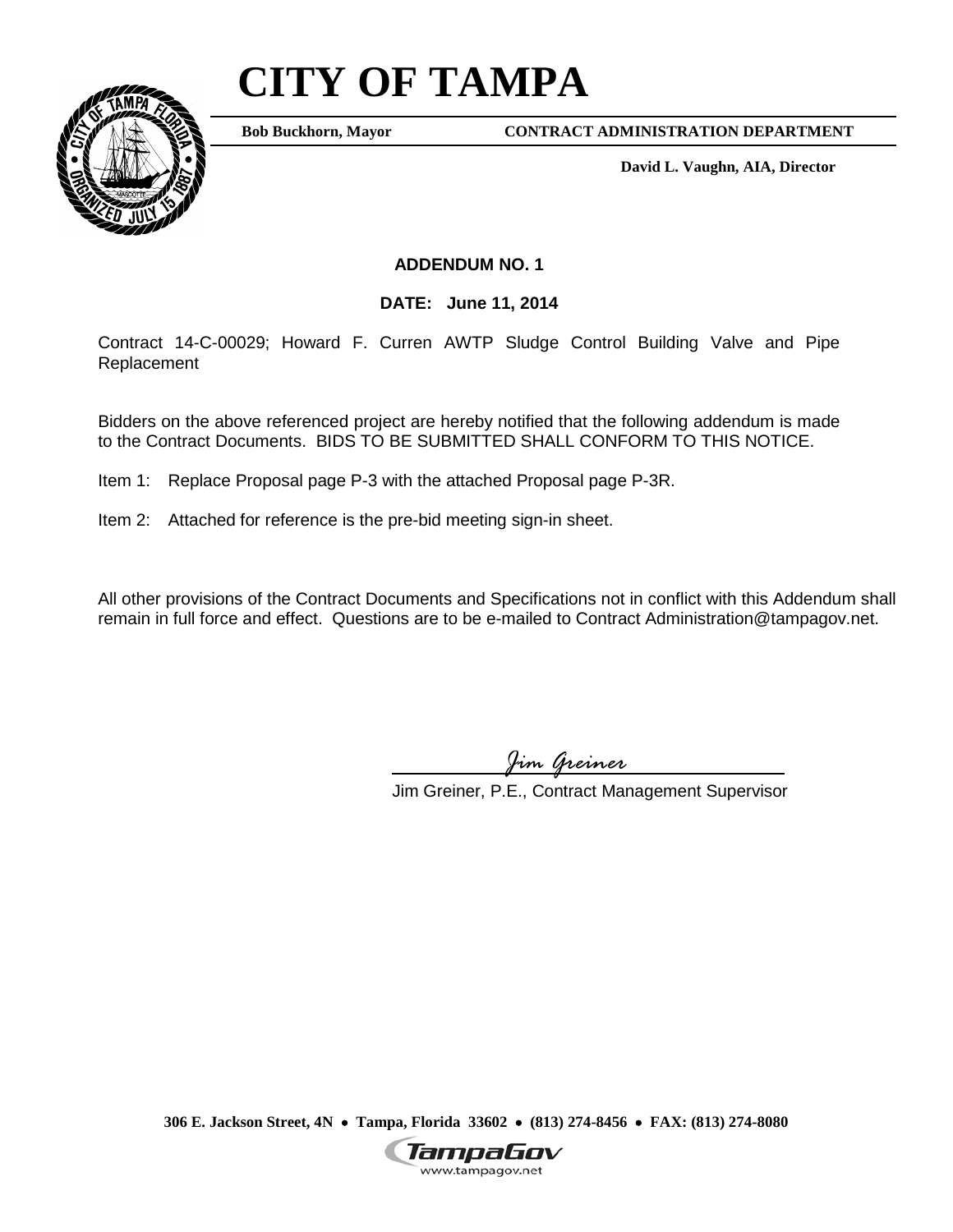| Contract<br>Item No. | Estimated<br>Quantity | Description and<br>Price in Words | <b>Computed Total</b><br>Price for<br>Item in Figures                                                                                                                                                                                                                                                                                                                                                                                                                                                        |  |
|----------------------|-----------------------|-----------------------------------|--------------------------------------------------------------------------------------------------------------------------------------------------------------------------------------------------------------------------------------------------------------------------------------------------------------------------------------------------------------------------------------------------------------------------------------------------------------------------------------------------------------|--|
| <b>BASE BID</b>      | LS                    |                                   | The work shall include but not be limited to, removal and<br>Replacement of approximately sixty (60) existing valves with<br>either electric or manual actuators as shown on the plans,<br>ranging in size between 6-inches and 12-inches in diameter,<br>conversion of three (3) air actuators to electric actuators,<br>painting, electrical work, any contingency allowances as stated<br>in SP-60, and all associated work required for a complete<br>project in accordance with the Contract Documents. |  |
|                      |                       |                                   | dollars                                                                                                                                                                                                                                                                                                                                                                                                                                                                                                      |  |
|                      |                       | and<br>cents                      |                                                                                                                                                                                                                                                                                                                                                                                                                                                                                                              |  |
|                      |                       | (BASE BID)<br>LS                  |                                                                                                                                                                                                                                                                                                                                                                                                                                                                                                              |  |

Contract 14-C-00029; Howard F. Curren AWTP Sludge Control Building Valve and Pipe Replacement